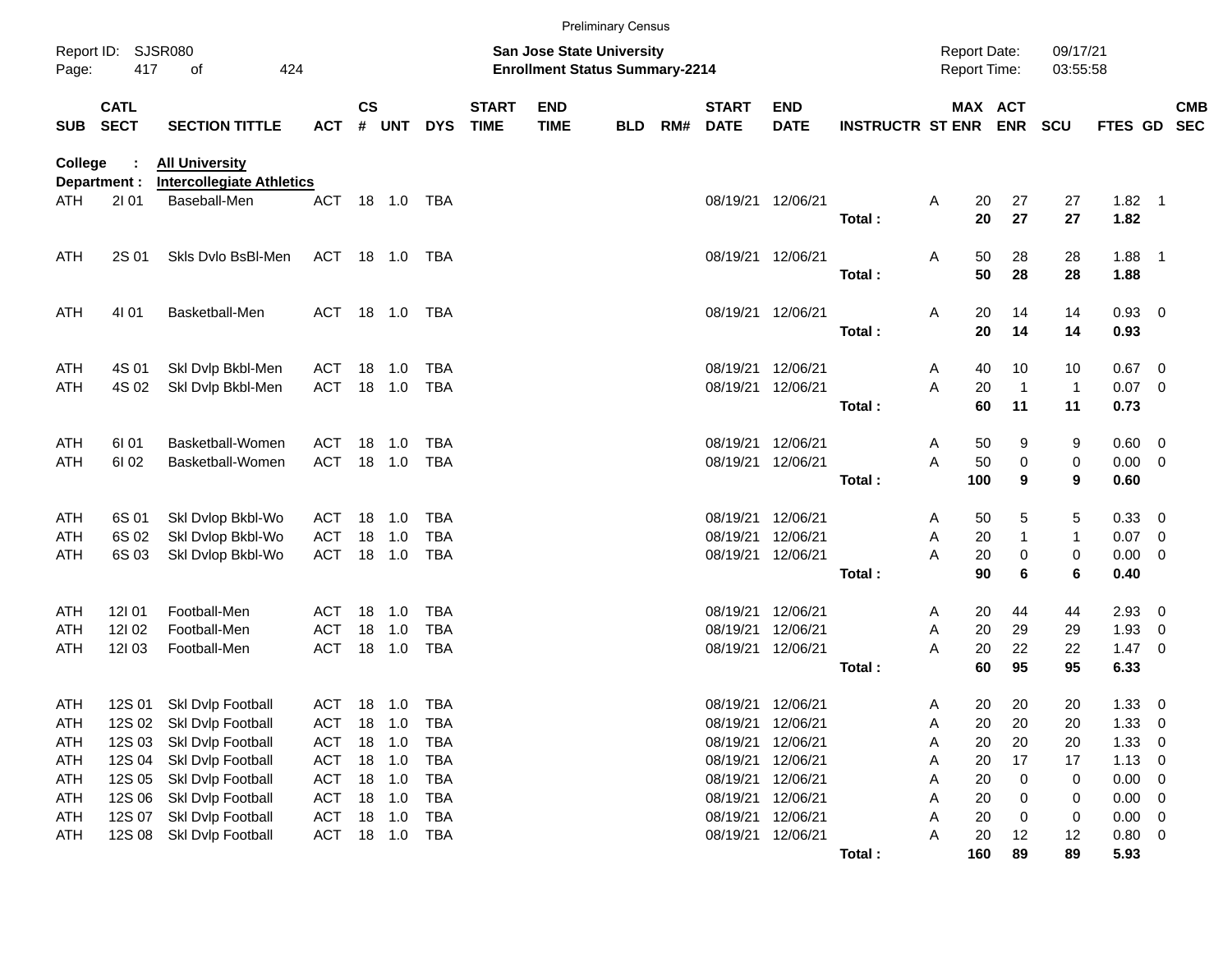|                                                 |                            |                                                      |                |               |                                                                    |                |                             |                           | <b>Preliminary Census</b> |     |                             |                                        |                             |        |                                                        |                                |                                |                           |  |            |
|-------------------------------------------------|----------------------------|------------------------------------------------------|----------------|---------------|--------------------------------------------------------------------|----------------|-----------------------------|---------------------------|---------------------------|-----|-----------------------------|----------------------------------------|-----------------------------|--------|--------------------------------------------------------|--------------------------------|--------------------------------|---------------------------|--|------------|
| Report ID: SJSR080<br>418<br>424<br>Page:<br>of |                            |                                                      |                |               | San Jose State University<br><b>Enrollment Status Summary-2214</b> |                |                             |                           |                           |     |                             |                                        |                             |        | <b>Report Date:</b><br>09/17/21<br><b>Report Time:</b> |                                |                                | 03:55:58                  |  |            |
| <b>SUB</b>                                      | <b>CATL</b><br><b>SECT</b> | <b>SECTION TITTLE</b>                                | <b>ACT</b>     | $\mathsf{cs}$ | # UNT                                                              | <b>DYS</b>     | <b>START</b><br><b>TIME</b> | <b>END</b><br><b>TIME</b> | <b>BLD</b>                | RM# | <b>START</b><br><b>DATE</b> | <b>END</b><br><b>DATE</b>              | <b>INSTRUCTR ST ENR ENR</b> |        | MAX ACT                                                |                                | SCU                            | FTES GD SEC               |  | <b>CMB</b> |
| ATH                                             | 14101                      | Golf-Men                                             | ACT 18 1.0     |               |                                                                    | TBA            |                             |                           |                           |     |                             | 08/19/21 12/06/21                      | Total:                      | Α      | 25<br>25                                               | 6<br>6                         | 6<br>6                         | $0.40 \quad 0$<br>0.40    |  |            |
| ATH                                             | 14S 01                     | Skl Dvlp Golf-Men                                    | ACT            | 19            | 1.0                                                                | TBA            |                             |                           |                           |     |                             | 08/19/21 12/06/21                      |                             | A      | 25                                                     | 4                              | 4                              | $0.27$ 0                  |  |            |
| ATH                                             |                            | 14S 02 Skl Dvlp Golf-Men                             | ACT            |               | 19 1.0                                                             | TBA            |                             |                           |                           |     |                             | 08/19/21 12/06/21                      | Total:                      | A      | 20<br>45                                               | 0<br>4                         | 0<br>4                         | $0.00 \t 0$<br>0.27       |  |            |
| ATH                                             | <b>16I 01</b>              | Golf-Women                                           | ACT 19 1.0 TBA |               |                                                                    |                |                             |                           |                           |     |                             | 08/19/21 12/06/21                      | Total:                      | Α      | 25<br>25                                               | 2<br>$\overline{2}$            | $\overline{c}$<br>$\mathbf{2}$ | $0.13 \quad 0$<br>0.13    |  |            |
| ATH                                             |                            | 16S 01 SkI Dvlp Golf-Wo                              | ACT 19 1.0 TBA |               |                                                                    |                |                             |                           |                           |     |                             | 08/19/21 12/06/21                      |                             | Α      | 25                                                     | 1                              | $\mathbf{1}$                   | $0.07$ 0                  |  |            |
|                                                 |                            |                                                      |                |               |                                                                    |                |                             |                           |                           |     |                             |                                        | Total:                      |        | 25                                                     | $\mathbf{1}$                   | $\mathbf{1}$                   | 0.07                      |  |            |
| <b>ATH</b>                                      | 20101                      | Gymnastics-Women                                     | ACT 19 1.0 TBA |               |                                                                    |                |                             |                           |                           |     |                             | 08/19/21 12/06/21                      | Total:                      | Α      | 50<br>50                                               | 14<br>14                       | 14<br>14                       | $0.95$ 1<br>0.95          |  |            |
| ATH<br>ATH                                      | 20S 01<br>20S 02           | Skls Dvlp Gym-Wo<br>Skls Dvlp Gym-Wo                 | ACT<br>ACT     | 19            | 1.0<br>19 1.0                                                      | TBA<br>TBA     |                             |                           |                           |     |                             | 08/19/21 12/06/21<br>08/19/21 12/06/21 |                             | A<br>A | 40<br>20                                               | 12<br>$\mathbf 0$              | 12<br>$\pmb{0}$                | $0.80 \ 0$<br>$0.00 \t 0$ |  |            |
|                                                 |                            |                                                      |                |               |                                                                    |                |                             |                           |                           |     |                             |                                        | Total:                      |        | 60                                                     | 12                             | 12                             | 0.80                      |  |            |
| <b>ATH</b>                                      | <b>26101</b>               | Tennis-Women                                         | ACT 19 1.0 TBA |               |                                                                    |                |                             |                           |                           |     |                             | 08/19/21 12/06/21                      | Total:                      | Α      | 40<br>40                                               | $\overline{c}$<br>$\mathbf{2}$ | $\overline{c}$<br>$\mathbf{2}$ | $0.13 \quad 0$<br>0.13    |  |            |
| ATH                                             | 26S 01                     | Skl Dvlp Ten-Wo                                      | ACT 19 1.0 TBA |               |                                                                    |                |                             |                           |                           |     |                             | 08/19/21 12/06/21                      | Total:                      | Α      | 40<br>40                                               | 1<br>$\mathbf{1}$              | $\mathbf{1}$<br>$\mathbf{1}$   | $0.07$ 0<br>0.07          |  |            |
| ATH                                             | 30101                      | Soccer-Men                                           | ACT            | 19            | 1.0                                                                | TBA            |                             |                           |                           |     | 08/19/21                    | 12/06/21                               |                             | A      | 50                                                     | 25                             | 25                             | $1.70$ 2                  |  |            |
| <b>ATH</b>                                      | 30102                      | Soccer-Men                                           | <b>ACT</b>     |               | 19 1.0                                                             | TBA            |                             |                           |                           |     | 08/19/21                    | 12/06/21                               | Total:                      | A      | 20<br>70                                               | $\mathbf 0$<br>25              | $\pmb{0}$<br>25                | $0.00 \t 0$<br>1.70       |  |            |
| ATH                                             |                            | 30S 01 Skls Dvlp Soccer                              | ACT 19 1.0 TBA |               |                                                                    |                |                             |                           |                           |     |                             | 08/19/21 12/06/21                      |                             | A      | 50                                                     | 22                             | 22                             | 1.50 2                    |  |            |
| <b>ATH</b>                                      |                            | 30S 02 Skls Dvlp Soccer                              | ACT 19 1.0 TBA |               |                                                                    |                |                             |                           |                           |     |                             | 08/19/21 12/06/21                      | Total:                      | Α      | 20<br>70                                               | $\overline{1}$<br>23           | $\mathbf{1}$<br>23             | $0.07$ 0<br>1.57          |  |            |
| ATH                                             | 32101                      | Softball-Women                                       | ACT 18 1.0 TBA |               |                                                                    |                |                             |                           |                           |     |                             | 08/19/21 12/06/21                      | Total:                      | A      | 50<br>50                                               | 17<br>17                       | 17<br>17                       | $1.13 \ 0$<br>1.13        |  |            |
| ATH<br><b>ATH</b>                               |                            | 32S 01 SkI Dvlp Sftbl Wo<br>32S 02 Skl Dvlp Sftbl Wo | ACT 18 1.0 TBA |               |                                                                    | ACT 18 1.0 TBA |                             |                           |                           |     |                             | 08/19/21 12/06/21<br>08/19/21 12/06/21 |                             | A<br>A | 50<br>20                                               | 14<br>$\overline{0}$           | 14<br>$\pmb{0}$                | $0.93 \ 0$<br>$0.00 \t 0$ |  |            |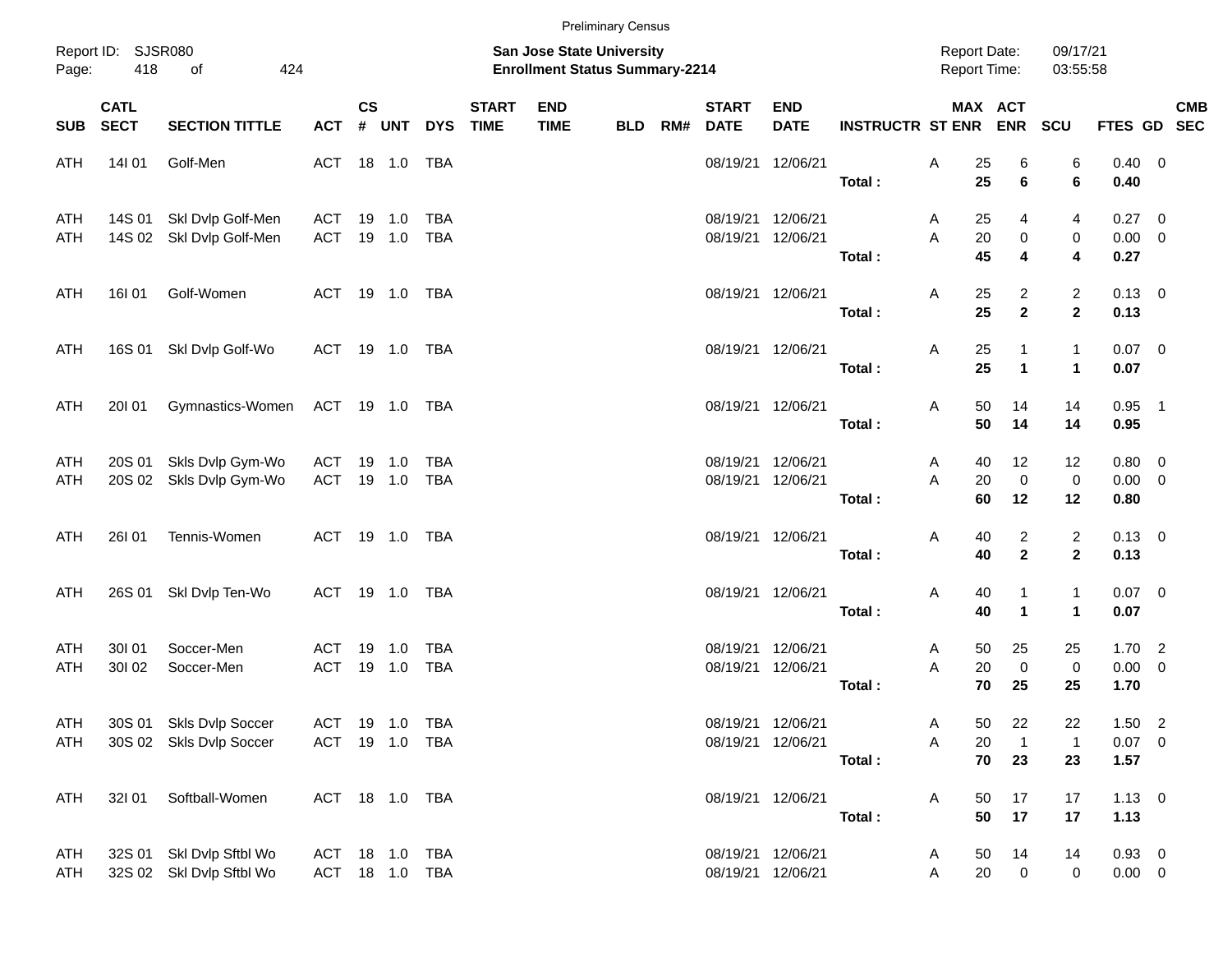|                                                 |                            |                                          |                   |                                                                           |        |            |                             |                           | <b>Preliminary Census</b> |     |                             |                           |                         |                                            |                |                            |                          |                              |            |
|-------------------------------------------------|----------------------------|------------------------------------------|-------------------|---------------------------------------------------------------------------|--------|------------|-----------------------------|---------------------------|---------------------------|-----|-----------------------------|---------------------------|-------------------------|--------------------------------------------|----------------|----------------------------|--------------------------|------------------------------|------------|
| Report ID: SJSR080<br>419<br>of<br>424<br>Page: |                            |                                          |                   | <b>San Jose State University</b><br><b>Enrollment Status Summary-2214</b> |        |            |                             |                           |                           |     |                             |                           |                         | <b>Report Date:</b><br><b>Report Time:</b> |                |                            | 09/17/21<br>03:55:58     |                              |            |
| <b>SUB</b>                                      | <b>CATL</b><br><b>SECT</b> | <b>SECTION TITTLE</b>                    | <b>ACT</b>        | $\mathsf{cs}$                                                             | # UNT  | <b>DYS</b> | <b>START</b><br><b>TIME</b> | <b>END</b><br><b>TIME</b> | <b>BLD</b>                | RM# | <b>START</b><br><b>DATE</b> | <b>END</b><br><b>DATE</b> | <b>INSTRUCTR ST ENR</b> | MAX ACT                                    |                | <b>ENR</b>                 | SCU                      | FTES GD SEC                  | <b>CMB</b> |
|                                                 |                            |                                          |                   |                                                                           |        |            |                             |                           |                           |     |                             |                           | Total:                  |                                            | 70             | 14                         | 14                       | 0.93                         |            |
| ATH                                             | 34I 01                     | Swimming-Women                           | ACT 19 1.0 TBA    |                                                                           |        |            |                             |                           |                           |     | 08/19/21 12/06/21           |                           | Total:                  | Α                                          | 50<br>50       | 6<br>6                     | 6<br>6                   | $0.40 \ 0$<br>0.40           |            |
| ATH                                             | 34S 01                     | Skl Dvlp Swim-Wo                         | ACT 19 1.0        |                                                                           |        | TBA        |                             |                           |                           |     | 08/19/21 12/06/21           |                           |                         | Α                                          | 50<br>50       | 3<br>3                     | 3<br>$\mathbf{3}$        | $0.20 \ 0$<br>0.20           |            |
|                                                 |                            |                                          |                   |                                                                           |        |            |                             |                           |                           |     |                             |                           | Total:                  |                                            |                |                            |                          |                              |            |
| ATH                                             | 36I 01                     | Volleyball-Women                         | ACT 18 1.0        |                                                                           |        | TBA        |                             |                           |                           |     | 08/19/21 12/06/21           |                           | Total:                  | Α                                          | 50<br>50       | 21<br>21                   | 21<br>21                 | $1.42 \quad 1$<br>1.42       |            |
| ATH<br>ATH                                      | 36S 01<br>36S 02           | Skls Dvlp Vlybl-Wo<br>Skls Dvlp Vlybl-Wo | ACT<br>ACT 18 1.0 |                                                                           | 18 1.0 | TBA<br>TBA |                             |                           |                           |     | 08/19/21<br>08/19/21        | 12/06/21<br>12/06/21      |                         | A<br>A                                     | 50<br>20       | 12<br>$\mathbf{1}$         | 12<br>$\mathbf{1}$       | $0.80 \t 0$<br>$0.07$ 0      |            |
|                                                 |                            |                                          |                   |                                                                           |        |            |                             |                           |                           |     |                             |                           | Total:                  |                                            | 70             | 13                         | 13                       | 0.87                         |            |
| ATH<br><b>ATH</b>                               | 42101<br>421 02            | Cross Country Wmn<br>Cross Country Wmn   | ACT<br>ACT 18 1.0 |                                                                           | 18 1.0 | TBA<br>TBA |                             |                           |                           |     | 08/19/21<br>08/19/21        | 12/06/21<br>12/06/21      | Total:                  | A<br>A                                     | 20<br>20<br>40 | 10<br>$\overline{1}$<br>11 | 10<br>$\mathbf{1}$<br>11 | $0.67$ 0<br>$0.07$ 0<br>0.73 |            |
|                                                 |                            | Skls Dvlp Crs Ctry                       |                   |                                                                           |        | TBA        |                             |                           |                           |     | 08/19/21                    | 12/06/21                  |                         |                                            | 20             | 10                         | 10                       | $0.67$ 0                     |            |
| ATH<br>ATH                                      | 42S 01<br>42S 02           | Skls Dvlp Crs Ctry                       | ACT<br>ACT 18 1.0 |                                                                           | 18 1.0 | TBA        |                             |                           |                           |     | 08/19/21                    | 12/06/21                  | Total:                  | A<br>A                                     | 20<br>40       | $\overline{1}$<br>11       | $\mathbf{1}$<br>11       | $0.07$ 0<br>0.73             |            |
| ATH                                             | 44101                      | Soccer Women                             | ACT 18 1.0 TBA    |                                                                           |        |            |                             |                           |                           |     | 08/19/21 12/06/21           |                           |                         | Α                                          | 40             | 22                         | 22                       | $1.47 \ 0$                   |            |
|                                                 |                            |                                          |                   |                                                                           |        |            |                             |                           |                           |     |                             |                           | Total:                  |                                            | 40             | 22                         | 22                       | 1.47                         |            |
| ATH                                             | 44S 01                     | Skls Dvlp Soccer W                       | ACT 18 1.0 TBA    |                                                                           |        |            |                             |                           |                           |     | 08/19/21 12/06/21           |                           | Total:                  | Α                                          | 40<br>40       | 18<br>18                   | 18<br>18                 | $1.20 \t 0$<br>1.20          |            |
| <b>ATH</b>                                      | 46I 01                     | Water Polo Women                         | ACT 18 1.0 TBA    |                                                                           |        |            |                             |                           |                           |     | 08/19/21 12/06/21           |                           | Total:                  | A                                          | 40<br>40       | 22<br>22                   | 22<br>22                 | $1.47 \t0$<br>1.47           |            |
| ATH                                             |                            | 46S 01 Skls Dvlp Wtr Plo                 | ACT 18 1.0 TBA    |                                                                           |        |            |                             |                           |                           |     |                             | 08/19/21 12/06/21         | Total:                  | A                                          | 40<br>40       | 14<br>14                   | 14<br>14                 | 0.93 0<br>0.93               |            |
| ATH                                             |                            | 48101 Cross Country Men                  | ACT 18 1.0 TBA    |                                                                           |        |            |                             |                           |                           |     |                             | 08/19/21 12/06/21         |                         | A                                          | 20             | 12                         | 12                       | $0.80 \t 0$                  |            |
| ATH                                             |                            | 48S 01 Skls Dvlp Crs Ctry                | ACT 18 1.0 TBA    |                                                                           |        |            |                             |                           |                           |     |                             | 08/19/21 12/06/21         | Total:                  | A                                          | 20<br>20       | 12<br>10                   | 12<br>10                 | 0.80<br>$0.67$ 0             |            |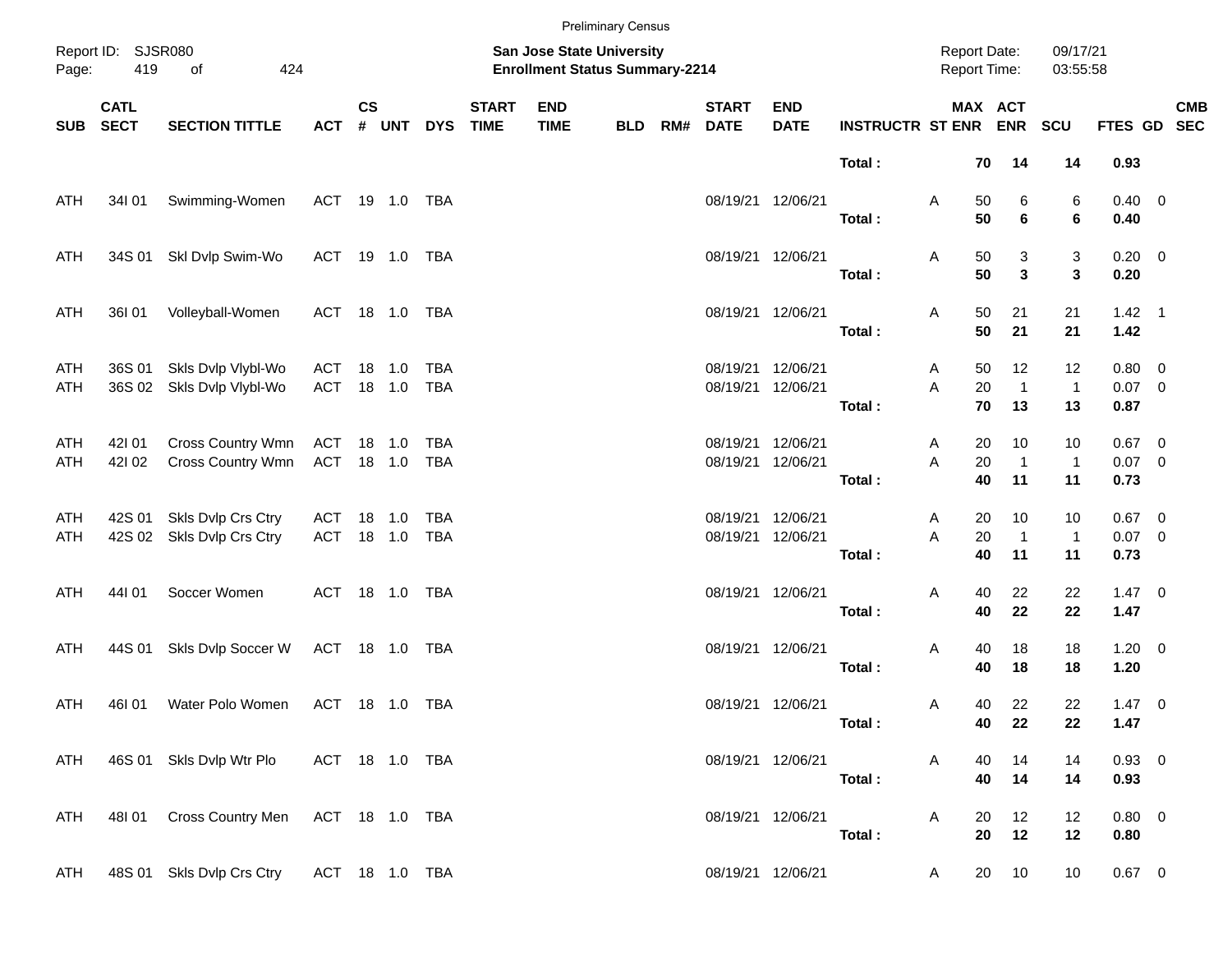|                                                    |                            |                                  |            |                                                                           |            |            |                             |                           | <b>Preliminary Census</b> |     |                             |                           |                                                                    |             |                          |            |             |            |
|----------------------------------------------------|----------------------------|----------------------------------|------------|---------------------------------------------------------------------------|------------|------------|-----------------------------|---------------------------|---------------------------|-----|-----------------------------|---------------------------|--------------------------------------------------------------------|-------------|--------------------------|------------|-------------|------------|
| SJSR080<br>Report ID:<br>424<br>420<br>Page:<br>of |                            |                                  |            | <b>San Jose State University</b><br><b>Enrollment Status Summary-2214</b> |            |            |                             |                           |                           |     |                             |                           | 09/17/21<br><b>Report Date:</b><br><b>Report Time:</b><br>03:55:58 |             |                          |            |             |            |
| <b>SUB</b>                                         | <b>CATL</b><br><b>SECT</b> | <b>SECTION TITTLE</b>            | <b>ACT</b> | <b>CS</b><br>#                                                            | <b>UNT</b> | <b>DYS</b> | <b>START</b><br><b>TIME</b> | <b>END</b><br><b>TIME</b> | <b>BLD</b>                | RM# | <b>START</b><br><b>DATE</b> | <b>END</b><br><b>DATE</b> | <b>INSTRUCTR ST ENR</b>                                            | MAX         | <b>ACT</b><br><b>ENR</b> | <b>SCU</b> | FTES GD SEC | <b>CMB</b> |
|                                                    |                            |                                  |            |                                                                           |            |            |                             |                           |                           |     |                             |                           | Total:                                                             | 20          | 10                       | 10         | 0.67        |            |
|                                                    | Department :               | <b>Intercollegiate Athletics</b> |            |                                                                           |            |            |                             |                           |                           |     |                             |                           | <b>Department Total:</b>                                           | 1630        | 563                      | 563        | 37.67       |            |
|                                                    |                            |                                  |            |                                                                           |            |            |                             |                           |                           |     |                             |                           | <b>Lower Division:</b>                                             | 1630        | 563                      | 563        | 37.67       |            |
|                                                    |                            |                                  |            |                                                                           |            |            |                             |                           |                           |     |                             |                           | <b>Upper Division:</b>                                             | 0           | $\bf{0}$                 | $\bf{0}$   | 0.00        |            |
|                                                    |                            |                                  |            |                                                                           |            |            |                             |                           |                           |     |                             |                           | <b>Graduate Division:</b>                                          | $\mathbf 0$ | $\mathbf 0$              | 0          | 0.00        |            |